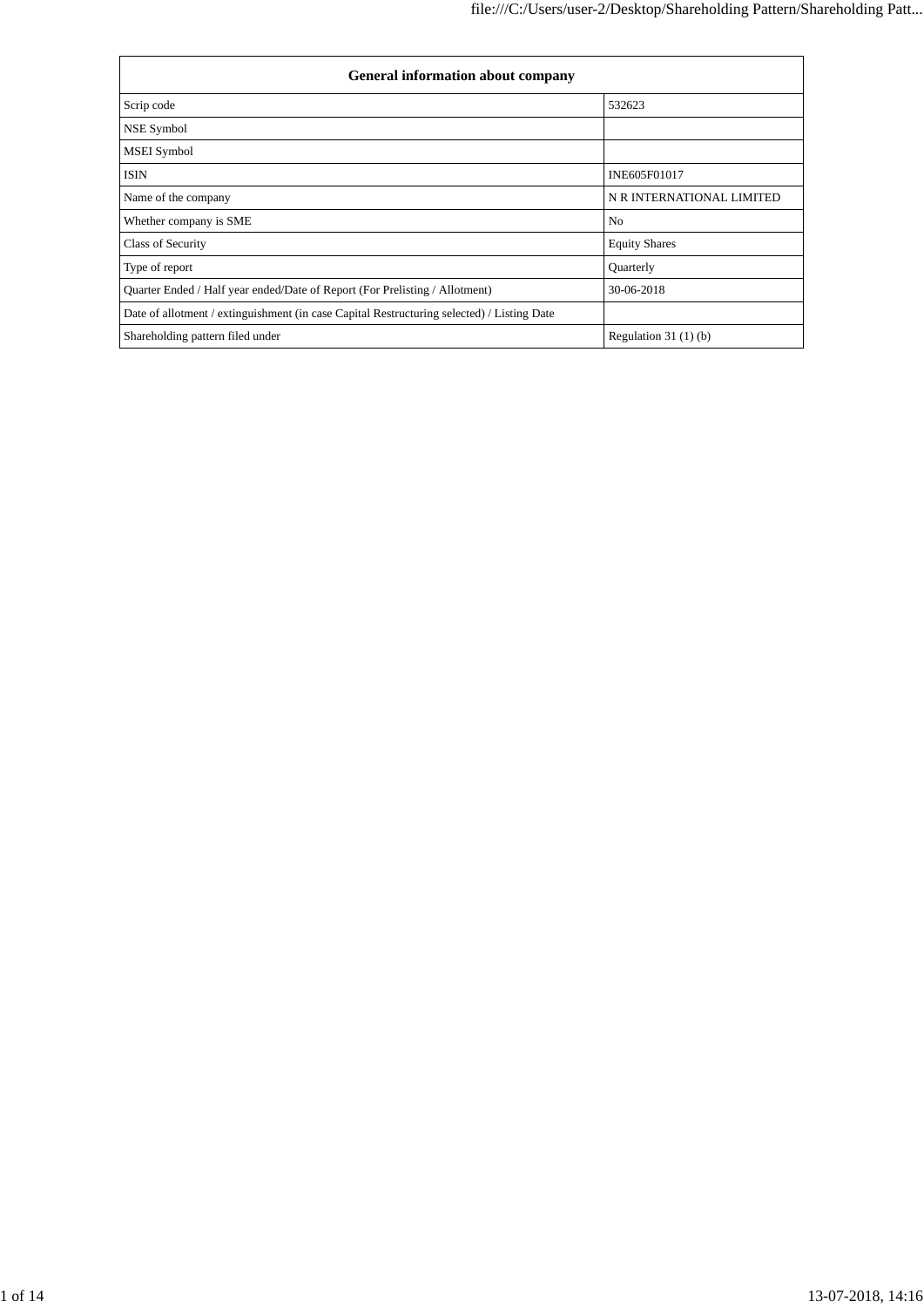|            | <b>Declaration</b>                                                                        |                |                                |                       |                            |  |  |  |  |
|------------|-------------------------------------------------------------------------------------------|----------------|--------------------------------|-----------------------|----------------------------|--|--|--|--|
| Sr.<br>No. | Particular                                                                                | Yes/No         | Promoter and<br>Promoter Group | Public<br>shareholder | Non Promoter-Non<br>Public |  |  |  |  |
|            | Whether the Listed Entity has issued any partly paid up<br>shares?                        | N <sub>0</sub> | N <sub>0</sub>                 | N <sub>0</sub>        | No                         |  |  |  |  |
| 2          | Whether the Listed Entity has issued any Convertible<br>Securities?                       | N <sub>0</sub> | N <sub>0</sub>                 | N <sub>0</sub>        | N <sub>0</sub>             |  |  |  |  |
| 3          | Whether the Listed Entity has issued any Warrants?                                        | No             | N <sub>0</sub>                 | N <sub>0</sub>        | N <sub>0</sub>             |  |  |  |  |
| 4          | Whether the Listed Entity has any shares against which<br>depository receipts are issued? | N <sub>0</sub> | N <sub>0</sub>                 | N <sub>0</sub>        | N <sub>0</sub>             |  |  |  |  |
| 5          | Whether the Listed Entity has any shares in locked-in?                                    | No.            | N <sub>0</sub>                 | N <sub>0</sub>        | N <sub>0</sub>             |  |  |  |  |
| 6          | Whether any shares held by promoters are pledge or<br>otherwise encumbered?               | N <sub>0</sub> | N <sub>0</sub>                 |                       |                            |  |  |  |  |
| 7          | Whether company has equity shares with differential<br>voting rights?                     | N <sub>0</sub> | N <sub>0</sub>                 | N <sub>0</sub>        | N <sub>0</sub>             |  |  |  |  |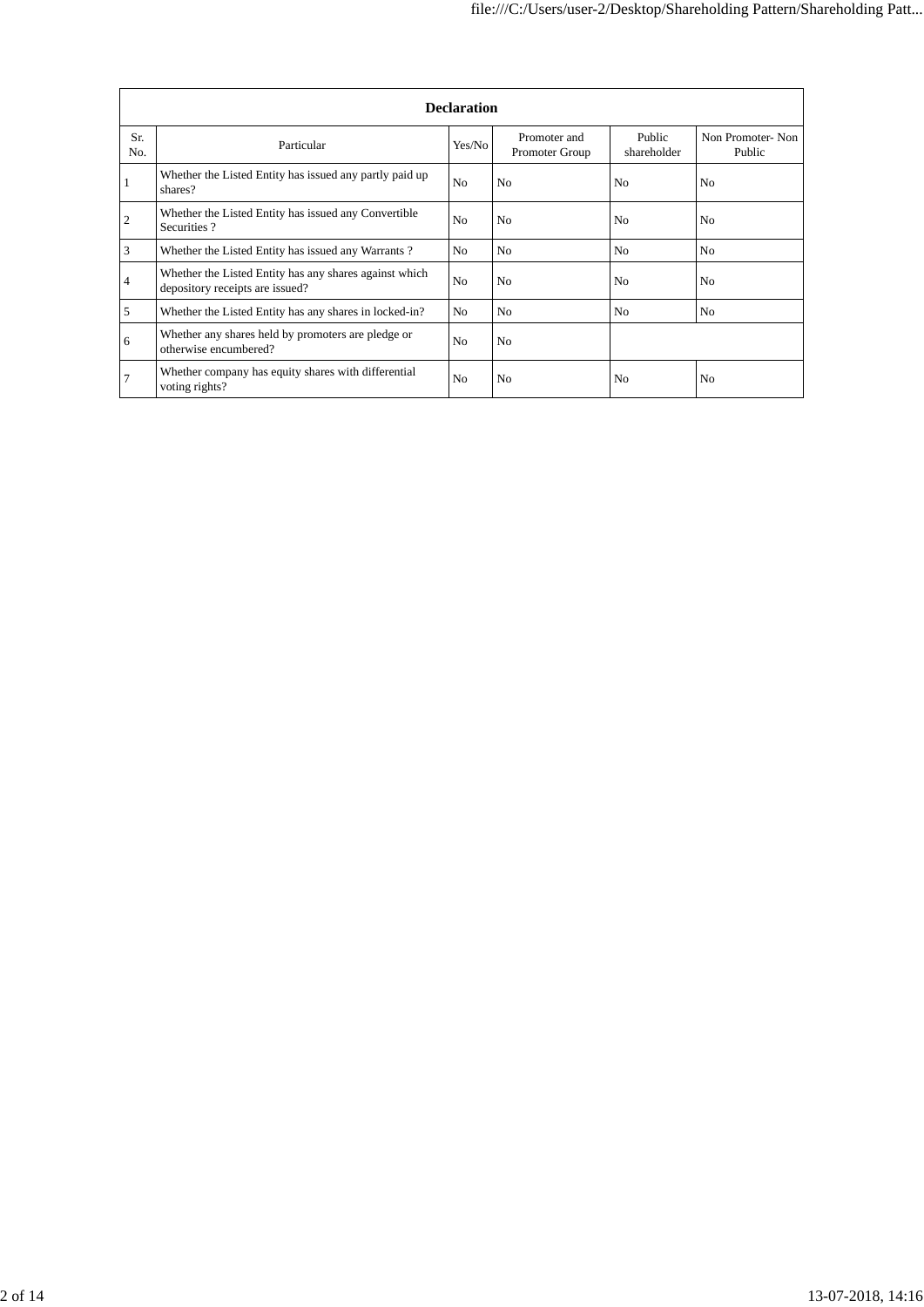|                   | Table I - Summary Statement holding of specified securities |                                  |                         |                       |                                                                                                                                                                                |                                                                  |       |           |               |          |                     |
|-------------------|-------------------------------------------------------------|----------------------------------|-------------------------|-----------------------|--------------------------------------------------------------------------------------------------------------------------------------------------------------------------------|------------------------------------------------------------------|-------|-----------|---------------|----------|---------------------|
|                   | No. Of<br>Partly<br>No. Of<br>No. of<br>paid-<br>shares     |                                  |                         | Total nos.            | Shareholding as<br>a % of total no.<br>of shares                                                                                                                               | Number of Voting Rights held in each<br>class of securities (IX) |       |           |               |          |                     |
| Category<br>$($ I | Category of<br>shareholder                                  | Nos. Of<br>shareholders<br>(III) | fully paid<br>up equity | up<br>equity          | shares held<br>(calculated as<br>underlying<br>$(VII) =$<br>Depository<br>per SCRR,<br>$(IV)+(V)+$<br>1957) (VIII) As<br>Receipts<br>(VI)<br>(VI)<br>a % of<br>X<br>$(A+B+C2)$ | No of Voting (XIV) Rights                                        |       |           | Total as a    |          |                     |
| (II)              |                                                             |                                  | shares<br>held $(IV)$   | shares<br>held<br>(V) |                                                                                                                                                                                |                                                                  |       | Class eg: | Class<br>eg:y | Total    | $%$ of<br>$(A+B+C)$ |
| (A)               | Promoter &<br>Promoter<br>Group                             | 8                                | 6525912                 |                       |                                                                                                                                                                                | 6525912                                                          | 61.14 | 6525912   |               | 6525912  | 61.14               |
| (B)               | Public                                                      | 4354                             | 4148483                 |                       |                                                                                                                                                                                | 4148483                                                          | 38.86 | 4148483   |               | 4148483  | 38.86               |
| (C)               | Non.<br>Promoter-<br>Non Public                             |                                  |                         |                       |                                                                                                                                                                                |                                                                  |       |           |               |          |                     |
| (C1)              | <b>Shares</b><br>underlying<br><b>DRs</b>                   |                                  |                         |                       |                                                                                                                                                                                |                                                                  |       |           |               |          |                     |
| (C2)              | Shares held<br>by<br>Employee<br>Trusts                     |                                  |                         |                       |                                                                                                                                                                                |                                                                  |       |           |               |          |                     |
|                   | Total                                                       | 4362                             | 10674395                |                       |                                                                                                                                                                                | 10674395                                                         | 100   | 10674395  |               | 10674395 | 100                 |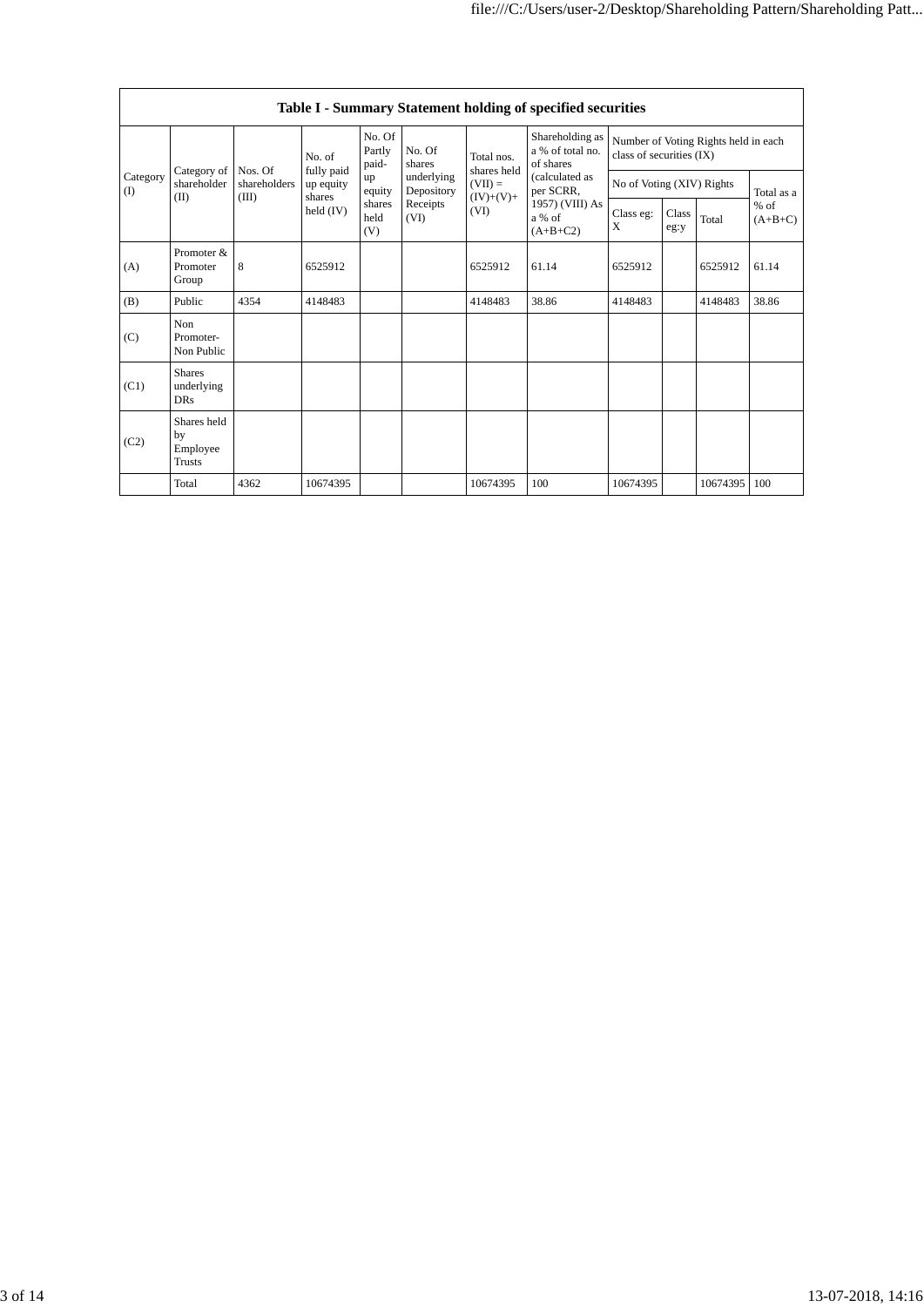|                 | Table I - Summary Statement holding of specified securities |                                                                                                                                              |                 |                                                                                                               |                                                                                                                                                                                        |                                        |                                                    |                                                                               |                                                |                                       |
|-----------------|-------------------------------------------------------------|----------------------------------------------------------------------------------------------------------------------------------------------|-----------------|---------------------------------------------------------------------------------------------------------------|----------------------------------------------------------------------------------------------------------------------------------------------------------------------------------------|----------------------------------------|----------------------------------------------------|-------------------------------------------------------------------------------|------------------------------------------------|---------------------------------------|
| Category<br>(I) | Category of<br>shareholder<br>(II)                          | No. Of<br>No. of<br><b>Shares</b><br><b>Shares</b><br>Underlying<br>Outstanding<br>Outstanding<br>convertible<br>securities $(X)$<br>$(X_i)$ | Underlying      | No. Of Shares<br>Underlying<br>Outstanding<br>convertible<br>securities and<br>No. Of<br>Warrants (Xi)<br>(a) | Shareholding, as<br>a % assuming full<br>conversion of<br>convertible<br>securities (as a<br>percentage of<br>diluted share<br>capital) $(XI)=$<br>$(VII)+(X)$ As a %<br>of $(A+B+C2)$ | Number of<br>Locked in<br>shares (XII) |                                                    | Number of<br><b>Shares</b><br>pledged or<br>otherwise<br>encumbered<br>(XIII) |                                                | Number of<br>equity shares<br>held in |
|                 |                                                             |                                                                                                                                              | <b>Warrants</b> |                                                                                                               |                                                                                                                                                                                        | No.<br>(a)                             | As a %<br>of total<br><b>Shares</b><br>held<br>(b) | No.<br>(a)                                                                    | As a %<br>of total<br><b>Shares</b><br>held(b) | dematerialized<br>form (XIV)          |
| (A)             | Promoter &<br>Promoter<br>Group                             |                                                                                                                                              |                 |                                                                                                               | 61.14                                                                                                                                                                                  |                                        |                                                    |                                                                               |                                                | 6525912                               |
| (B)             | Public                                                      |                                                                                                                                              |                 |                                                                                                               | 38.86                                                                                                                                                                                  |                                        |                                                    |                                                                               |                                                | 3083516                               |
| (C)             | Non<br>Promoter-<br>Non Public                              |                                                                                                                                              |                 |                                                                                                               |                                                                                                                                                                                        |                                        |                                                    |                                                                               |                                                |                                       |
| (C1)            | <b>Shares</b><br>underlying<br><b>DRs</b>                   |                                                                                                                                              |                 |                                                                                                               |                                                                                                                                                                                        |                                        |                                                    |                                                                               |                                                |                                       |
| (C2)            | Shares held<br>by<br>Employee<br><b>Trusts</b>              |                                                                                                                                              |                 |                                                                                                               |                                                                                                                                                                                        |                                        |                                                    |                                                                               |                                                |                                       |
|                 | Total                                                       |                                                                                                                                              |                 |                                                                                                               | 100                                                                                                                                                                                    |                                        |                                                    |                                                                               |                                                | 9609428                               |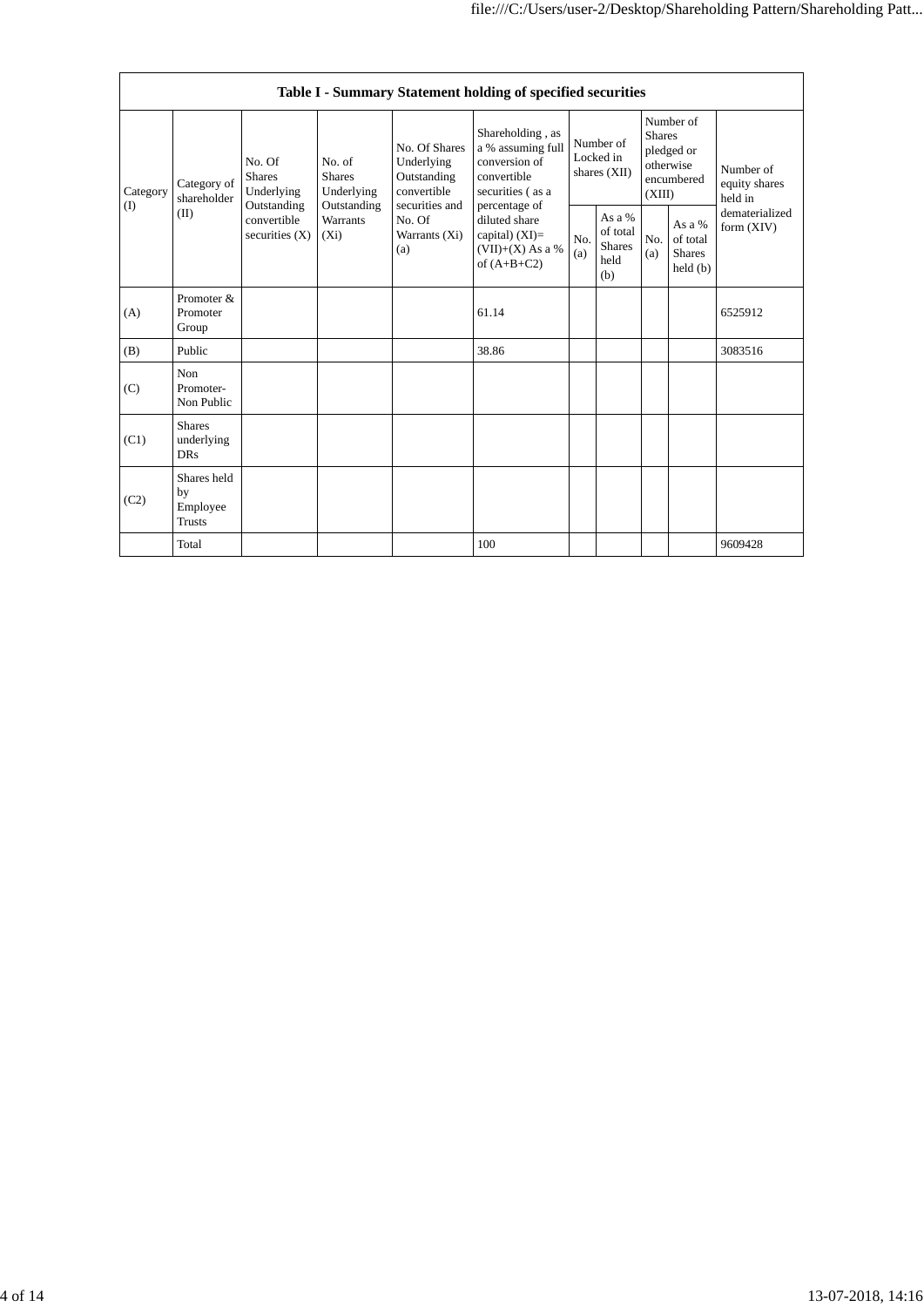|                                                                                               | Table II - Statement showing shareholding pattern of the Promoter and Promoter Group                                |                                  |                                   |                            |                          |                        |                                           |                               |               |                                 |                                 |
|-----------------------------------------------------------------------------------------------|---------------------------------------------------------------------------------------------------------------------|----------------------------------|-----------------------------------|----------------------------|--------------------------|------------------------|-------------------------------------------|-------------------------------|---------------|---------------------------------|---------------------------------|
|                                                                                               |                                                                                                                     |                                  | No. of                            | No.<br><b>Of</b><br>Partly | No. Of<br>shares         | Total nos.<br>shares   | Shareholding<br>as a % of<br>total no. of | each class of securities (IX) |               | Number of Voting Rights held in |                                 |
| Sr.                                                                                           | Category & Name<br>of the<br>Shareholders (I)                                                                       | Nos. Of<br>shareholders<br>(III) | fully paid<br>up equity<br>shares | paid-<br>up<br>equity      | underlying<br>Depository | held (VII)<br>$\equiv$ | shares<br>(calculated<br>as per SCRR,     | No of Voting (XIV) Rights     |               |                                 | Total<br>as a %                 |
|                                                                                               |                                                                                                                     |                                  | held $(IV)$                       | shares<br>held<br>(V)      | Receipts<br>(VI)         | $(IV)+(V)+$<br>(VI)    | 1957) (VIII)<br>As a % of<br>$(A+B+C2)$   | Class eg:<br>X                | Class<br>eg:y | Total                           | of<br>Total<br>Voting<br>rights |
| А                                                                                             | Table II - Statement showing shareholding pattern of the Promoter and Promoter Group                                |                                  |                                   |                            |                          |                        |                                           |                               |               |                                 |                                 |
| (1)                                                                                           | Indian                                                                                                              |                                  |                                   |                            |                          |                        |                                           |                               |               |                                 |                                 |
| (a)                                                                                           | Individuals/Hindu<br>undivided Family                                                                               | 8                                | 6525912                           |                            |                          | 6525912                | 61.14                                     | 6525912                       |               | 6525912                         | 61.14                           |
| Sub-Total<br>(A)(1)                                                                           |                                                                                                                     | 8                                | 6525912                           |                            |                          | 6525912                | 61.14                                     | 6525912                       |               | 6525912                         | 61.14                           |
| (2)                                                                                           | Foreign                                                                                                             |                                  |                                   |                            |                          |                        |                                           |                               |               |                                 |                                 |
| Total<br>Shareholding<br>of Promoter<br>and<br>Promoter<br>Group<br>$(A)=(A)$<br>$(1)+(A)(2)$ |                                                                                                                     | 8                                | 6525912                           |                            |                          | 6525912                | 61.14                                     | 6525912                       |               | 6525912                         | 61.14                           |
| B                                                                                             | Table III - Statement showing shareholding pattern of the Public shareholder                                        |                                  |                                   |                            |                          |                        |                                           |                               |               |                                 |                                 |
| (1)                                                                                           | Institutions                                                                                                        |                                  |                                   |                            |                          |                        |                                           |                               |               |                                 |                                 |
| (a)                                                                                           | <b>Mutual Funds</b>                                                                                                 | $\mathbf{1}$                     | 2850                              |                            |                          | 2850                   | 0.03                                      | 2850                          |               | 2850                            | 0.03                            |
| (f)                                                                                           | Financial<br>Institutions/<br><b>Banks</b>                                                                          | 1                                | 600                               |                            |                          | 600                    | 0.01                                      | 600                           |               | 600                             | 0.01                            |
| Sub-Total<br>(B)(1)                                                                           |                                                                                                                     | $\overline{c}$                   | 3450                              |                            |                          | 3450                   | 0.03                                      | 3450                          |               | 3450                            | 0.03                            |
| (3)                                                                                           | Non-institutions                                                                                                    |                                  |                                   |                            |                          |                        |                                           |                               |               |                                 |                                 |
| (a(i))                                                                                        | Individuals -<br>i.Individual<br>shareholders<br>holding nominal<br>share capital up to<br>Rs. 2 lakhs.             | 4294                             | 1910029                           |                            |                          | 1910029                | 17.89                                     | 1910029                       |               | 1910029                         | 17.89                           |
| (a(ii))                                                                                       | Individuals - ii.<br>Individual<br>shareholders<br>holding nominal<br>share capital in<br>excess of Rs. 2<br>lakhs. | $\overline{4}$                   | 358190                            |                            |                          | 358190                 | 3.36                                      | 358190                        |               | 358190                          | 3.36                            |
| (e)                                                                                           | Any Other<br>(specify)                                                                                              | 54                               | 1876814                           |                            |                          | 1876814                | 17.58                                     | 1876814                       |               | 1876814                         | 17.58                           |
| Sub-Total<br>(B)(3)                                                                           |                                                                                                                     | 4352                             | 4145033                           |                            |                          | 4145033                | 38.83                                     | 4145033                       |               | 4145033                         | 38.83                           |
| <b>Total Public</b><br>Shareholding<br>$(B)=B)$<br>$(1)+(B)$<br>$(2)+(B)(3)$                  |                                                                                                                     | 4354                             | 4148483                           |                            |                          | 4148483                | 38.86                                     | 4148483                       |               | 4148483                         | 38.86                           |
| $\mathsf{C}$                                                                                  | Table IV - Statement showing shareholding pattern of the Non Promoter- Non Public shareholder                       |                                  |                                   |                            |                          |                        |                                           |                               |               |                                 |                                 |
| Total (<br>$A+B+C2$ )                                                                         |                                                                                                                     | 4362                             | 10674395                          |                            |                          | 10674395               | 100                                       | 10674395                      |               | 10674395                        | 100                             |
| Total<br>$(A+B+C)$                                                                            |                                                                                                                     | 4362                             | 10674395                          |                            |                          | 10674395               | 100                                       | 10674395                      |               | 10674395                        | 100                             |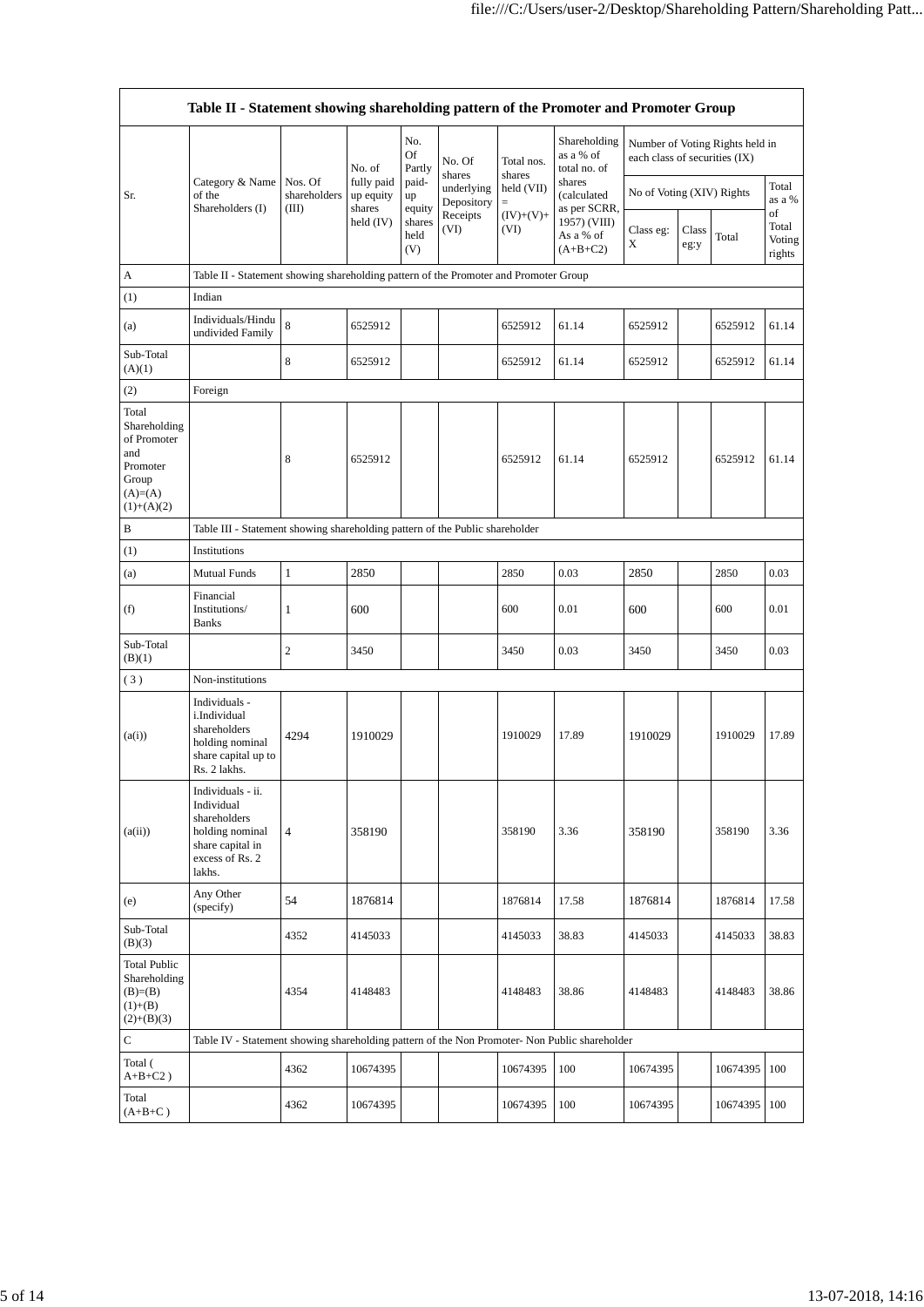| Table II - Statement showing shareholding pattern of the Promoter and Promoter Group     |                                                                               |                                                             |                                                                                                               |                                                                                                            |                                          |                                                         |                                                                               |                                                |                                       |
|------------------------------------------------------------------------------------------|-------------------------------------------------------------------------------|-------------------------------------------------------------|---------------------------------------------------------------------------------------------------------------|------------------------------------------------------------------------------------------------------------|------------------------------------------|---------------------------------------------------------|-------------------------------------------------------------------------------|------------------------------------------------|---------------------------------------|
| Sr.                                                                                      | No. Of Shares<br>Underlying<br>Outstanding<br>convertible<br>securities $(X)$ | No. of Shares<br>Underlying<br>Outstanding<br>Warrants (Xi) | No. Of Shares<br>Underlying<br>Outstanding<br>convertible<br>securities and<br>No. Of<br>Warrants (Xi)<br>(a) | Shareholding, as a<br>% assuming full<br>conversion of<br>convertible<br>securities (as a<br>percentage of | Number of<br>Locked in<br>shares $(XII)$ |                                                         | Number of<br><b>Shares</b><br>pledged or<br>otherwise<br>encumbered<br>(XIII) |                                                | Number of<br>equity shares<br>held in |
|                                                                                          |                                                                               |                                                             |                                                                                                               | diluted share<br>capital) (XI)=<br>$(VII)+(X)$ As a %<br>of $(A+B+C2)$                                     | No.<br>(a)                               | As a %<br>of total<br>Shares<br>$\text{held}(\text{b})$ | No.<br>(a)                                                                    | As a %<br>of total<br><b>Shares</b><br>held(b) | dematerialized<br>form (XIV)          |
| А                                                                                        |                                                                               |                                                             |                                                                                                               | Table II - Statement showing shareholding pattern of the Promoter and Promoter Group                       |                                          |                                                         |                                                                               |                                                |                                       |
| (1)                                                                                      | Indian                                                                        |                                                             |                                                                                                               |                                                                                                            |                                          |                                                         |                                                                               |                                                |                                       |
| (a)                                                                                      |                                                                               |                                                             |                                                                                                               | 61.14                                                                                                      |                                          |                                                         |                                                                               |                                                | 6525912                               |
| Sub-Total<br>(A)(1)                                                                      |                                                                               |                                                             |                                                                                                               | 61.14                                                                                                      |                                          |                                                         |                                                                               |                                                | 6525912                               |
| (2)                                                                                      | Foreign                                                                       |                                                             |                                                                                                               |                                                                                                            |                                          |                                                         |                                                                               |                                                |                                       |
| Total<br>Shareholding of<br>Promoter and<br>Promoter Group<br>$(A)= (A)$<br>$(1)+(A)(2)$ |                                                                               |                                                             |                                                                                                               | 61.14                                                                                                      |                                          |                                                         |                                                                               |                                                | 6525912                               |
| B                                                                                        |                                                                               |                                                             |                                                                                                               | Table III - Statement showing shareholding pattern of the Public shareholder                               |                                          |                                                         |                                                                               |                                                |                                       |
| (1)                                                                                      | Institutions                                                                  |                                                             |                                                                                                               |                                                                                                            |                                          |                                                         |                                                                               |                                                |                                       |
| (a)                                                                                      |                                                                               |                                                             |                                                                                                               | 0.03                                                                                                       |                                          |                                                         |                                                                               |                                                | $\boldsymbol{0}$                      |
| (f)                                                                                      |                                                                               |                                                             |                                                                                                               | 0.01                                                                                                       |                                          |                                                         |                                                                               |                                                | $\boldsymbol{0}$                      |
| Sub-Total<br>(B)(1)                                                                      |                                                                               |                                                             |                                                                                                               | 0.03                                                                                                       |                                          |                                                         |                                                                               |                                                | $\boldsymbol{0}$                      |
| (3)                                                                                      | Non-institutions                                                              |                                                             |                                                                                                               |                                                                                                            |                                          |                                                         |                                                                               |                                                |                                       |
| (a(i))                                                                                   |                                                                               |                                                             |                                                                                                               | 17.89                                                                                                      |                                          |                                                         |                                                                               |                                                | 1008712                               |
| (a(ii))                                                                                  |                                                                               |                                                             |                                                                                                               | 3.36                                                                                                       |                                          |                                                         |                                                                               |                                                | 276440                                |
| (e)                                                                                      |                                                                               |                                                             |                                                                                                               | 17.58                                                                                                      |                                          |                                                         |                                                                               |                                                | 1798364                               |
| Sub-Total<br>(B)(3)                                                                      |                                                                               |                                                             |                                                                                                               | 38.83                                                                                                      |                                          |                                                         |                                                                               |                                                | 3083516                               |
| <b>Total Public</b><br>Shareholding<br>$(B)=(B)(1)+(B)$<br>$(2)+(B)(3)$                  |                                                                               |                                                             |                                                                                                               | 38.86                                                                                                      |                                          |                                                         |                                                                               |                                                | 3083516                               |
| $\mathbf C$                                                                              |                                                                               |                                                             |                                                                                                               | Table IV - Statement showing shareholding pattern of the Non Promoter- Non Public shareholder              |                                          |                                                         |                                                                               |                                                |                                       |
| Total (<br>$\mathrm{A{+}B{+}C2}$ )                                                       |                                                                               |                                                             |                                                                                                               | 100                                                                                                        |                                          |                                                         |                                                                               |                                                | 9609428                               |
| Total $(A+B+C)$                                                                          |                                                                               |                                                             |                                                                                                               | 100                                                                                                        |                                          |                                                         |                                                                               |                                                | 9609428                               |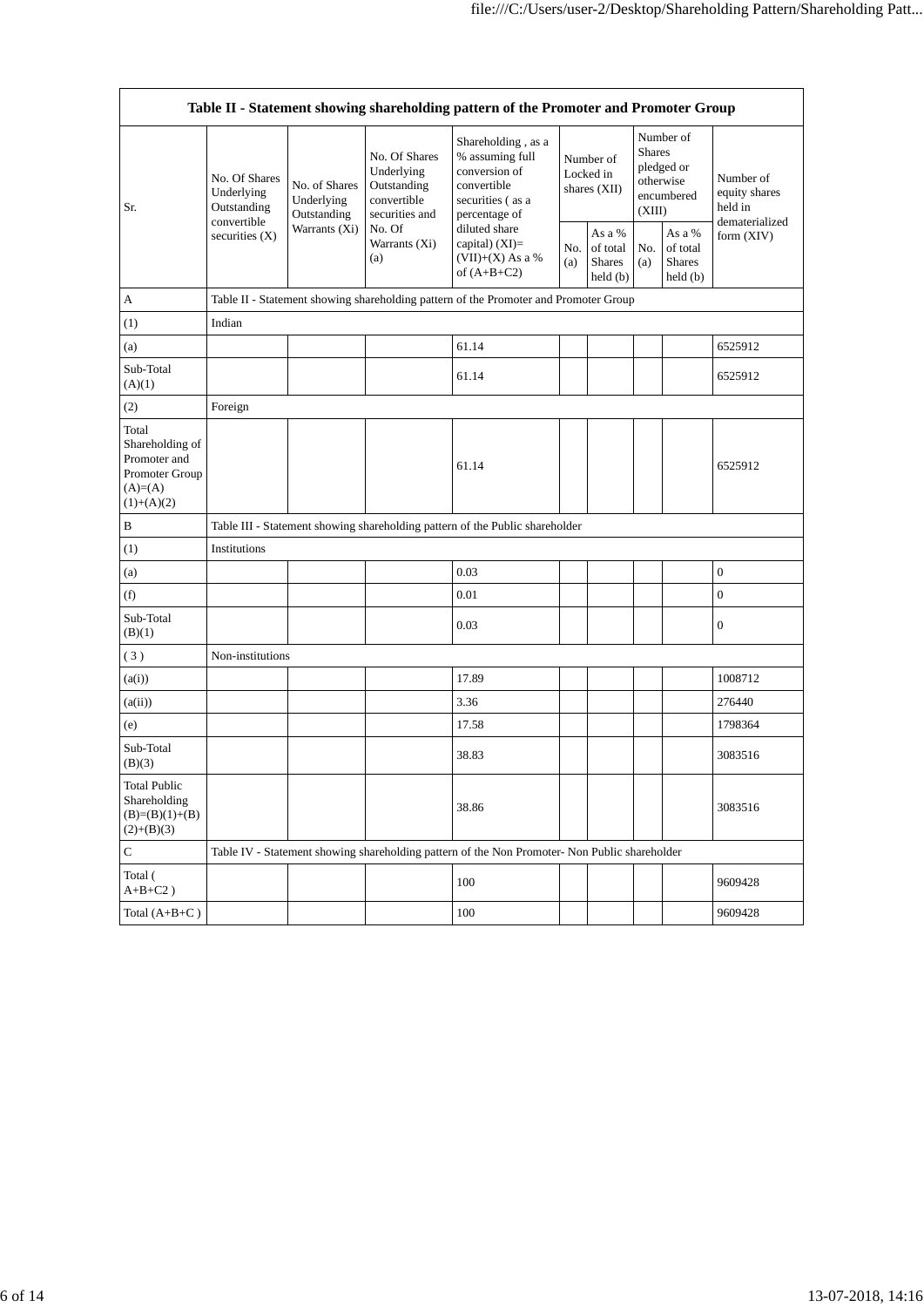| Individuals/Hindu undivided Family                                                                                                                                                         |                               |                                 |                         |                       |                  |                                        |                       |  |
|--------------------------------------------------------------------------------------------------------------------------------------------------------------------------------------------|-------------------------------|---------------------------------|-------------------------|-----------------------|------------------|----------------------------------------|-----------------------|--|
| Searial No.                                                                                                                                                                                | $\mathbf{1}$                  | $\boldsymbol{2}$                | 3                       | $\overline{4}$        | 5                | 6                                      | 7                     |  |
| Name of the<br>Shareholders (I)                                                                                                                                                            | <b>ANJU</b><br><b>AGARWAL</b> | <b>DEEPAK</b><br><b>AGARWAL</b> | <b>SHRADDHA</b><br>MODI | <b>VINEET</b><br>MODI | ABHISHEK<br>MODI | <b>NIRMAL</b><br>MODI &<br><b>SONS</b> | <b>NIRMAL</b><br>MODI |  |
| PAN (II)                                                                                                                                                                                   | ABRPA7045B                    | ADBPA0886G                      | ANHPM6892Q              | ANHPM6891P            | ANGPM9469C       | AABHN4792H                             | AETPM2635L            |  |
| No. of fully paid<br>up equity shares<br>held (IV)                                                                                                                                         | 30000                         | 120637                          | 195250                  | 286065                | 397278           | 412500                                 | 1800558               |  |
| No. Of Partly paid-<br>up equity shares<br>held (V)                                                                                                                                        |                               |                                 |                         |                       |                  |                                        |                       |  |
| No. Of shares<br>underlying<br>Depository<br>Receipts (VI)                                                                                                                                 |                               |                                 |                         |                       |                  |                                        |                       |  |
| Total nos. shares<br>$held (VII) =$<br>$(IV)+(V)+(VI)$                                                                                                                                     | 30000                         | 120637                          | 195250                  | 286065                | 397278           | 412500                                 | 1800558               |  |
| Shareholding as a<br>% of total no. of<br>shares (calculated<br>as per SCRR,<br>1957) (VIII) As a<br>% of $(A+B+C2)$                                                                       | 0.28                          | 1.13                            | 1.83                    | 2.68                  | 3.72             | 3.86                                   | 16.87                 |  |
| Number of Voting Rights held in each class of securities (IX)                                                                                                                              |                               |                                 |                         |                       |                  |                                        |                       |  |
| Class eg:X                                                                                                                                                                                 | 30000                         | 120637                          | 195250                  | 286065                | 397278           | 412500                                 | 1800558               |  |
| Class eg:y                                                                                                                                                                                 |                               |                                 |                         |                       |                  |                                        |                       |  |
| Total                                                                                                                                                                                      | 30000                         | 120637                          | 195250                  | 286065                | 397278           | 412500                                 | 1800558               |  |
| Total as a % of<br><b>Total Voting rights</b>                                                                                                                                              | 0.28                          | 1.13                            | 1.83                    | 2.68                  | 3.72             | 3.86                                   | 16.87                 |  |
| No. Of Shares<br>Underlying<br>Outstanding<br>convertible<br>securities $(X)$                                                                                                              |                               |                                 |                         |                       |                  |                                        |                       |  |
| No. of Shares<br>Underlying<br>Outstanding<br>Warrants (Xi)                                                                                                                                |                               |                                 |                         |                       |                  |                                        |                       |  |
| No. Of Shares<br>Underlying<br>Outstanding<br>convertible<br>securities and No.<br>Of Warrants (Xi)<br>(a)                                                                                 |                               |                                 |                         |                       |                  |                                        |                       |  |
| Shareholding, as a<br>% assuming full<br>conversion of<br>convertible<br>securities (as a<br>percentage of<br>diluted share<br>capital) $(XI)=$<br>$(VII)+(Xi)(a)$ As a<br>% of $(A+B+C2)$ | 0.28                          | 1.13                            | 1.83                    | 2.68                  | 3.72             | 3.86                                   | 16.87                 |  |
| Number of Locked in shares (XII)                                                                                                                                                           |                               |                                 |                         |                       |                  |                                        |                       |  |
| No. (a)                                                                                                                                                                                    |                               |                                 |                         |                       |                  |                                        |                       |  |
| As a % of total<br>Shares held (b)                                                                                                                                                         |                               |                                 |                         |                       |                  |                                        |                       |  |
| Number of Shares pledged or otherwise encumbered (XIII)                                                                                                                                    |                               |                                 |                         |                       |                  |                                        |                       |  |
| No. (a)                                                                                                                                                                                    |                               |                                 |                         |                       |                  |                                        |                       |  |
| As a % of total<br>Shares held (b)                                                                                                                                                         |                               |                                 |                         |                       |                  |                                        |                       |  |
| Number of equity<br>shares held in<br>dematerialized                                                                                                                                       | 30000                         | 120637                          | 195250                  | 286065                | 397278           | 412500                                 | 1800558               |  |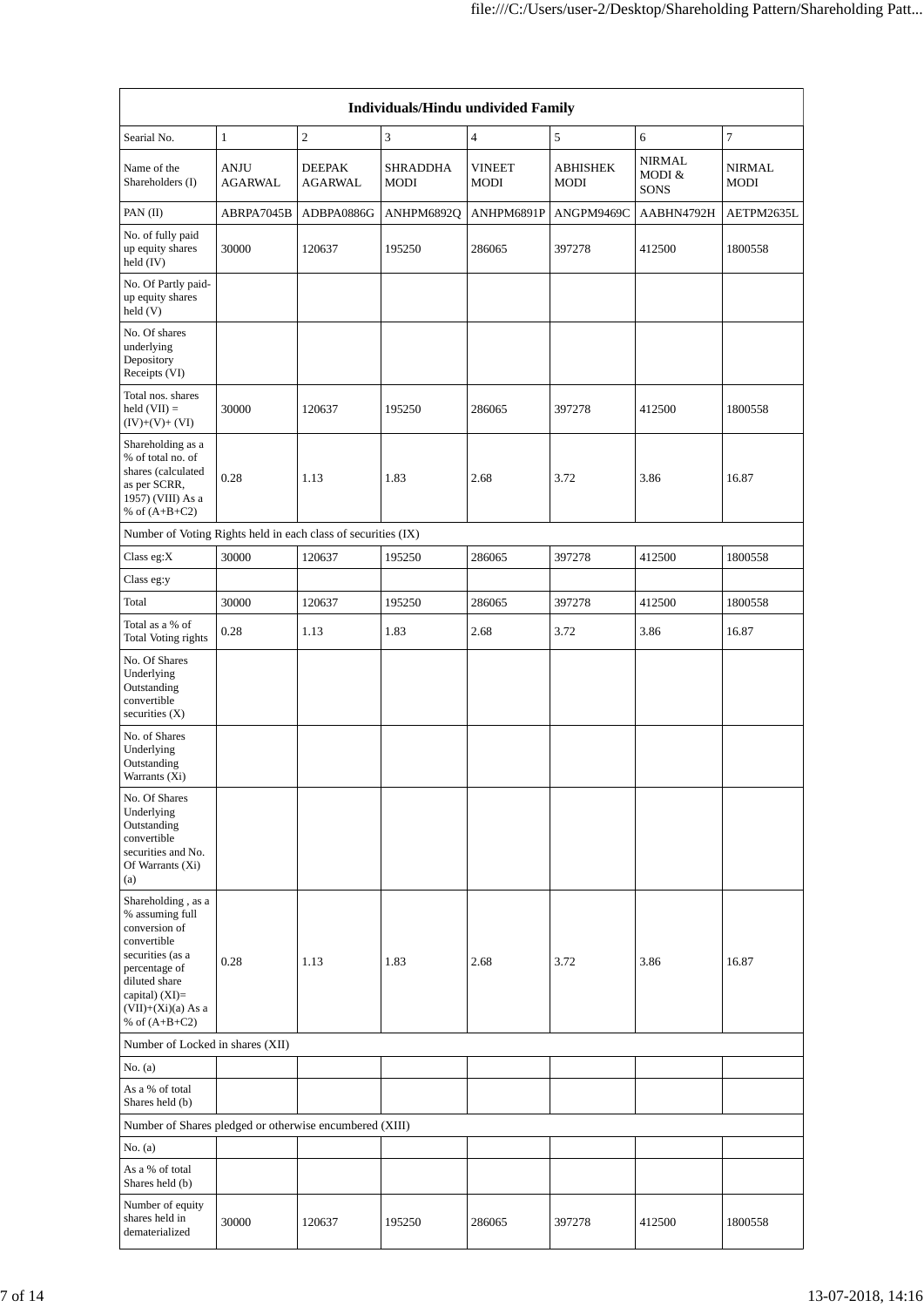| form $(XIV)$                    |  |  |  |  |  |  |  |  |
|---------------------------------|--|--|--|--|--|--|--|--|
| Reason for not providing PAN    |  |  |  |  |  |  |  |  |
| Reason for not<br>providing PAN |  |  |  |  |  |  |  |  |
| Shareholder type                |  |  |  |  |  |  |  |  |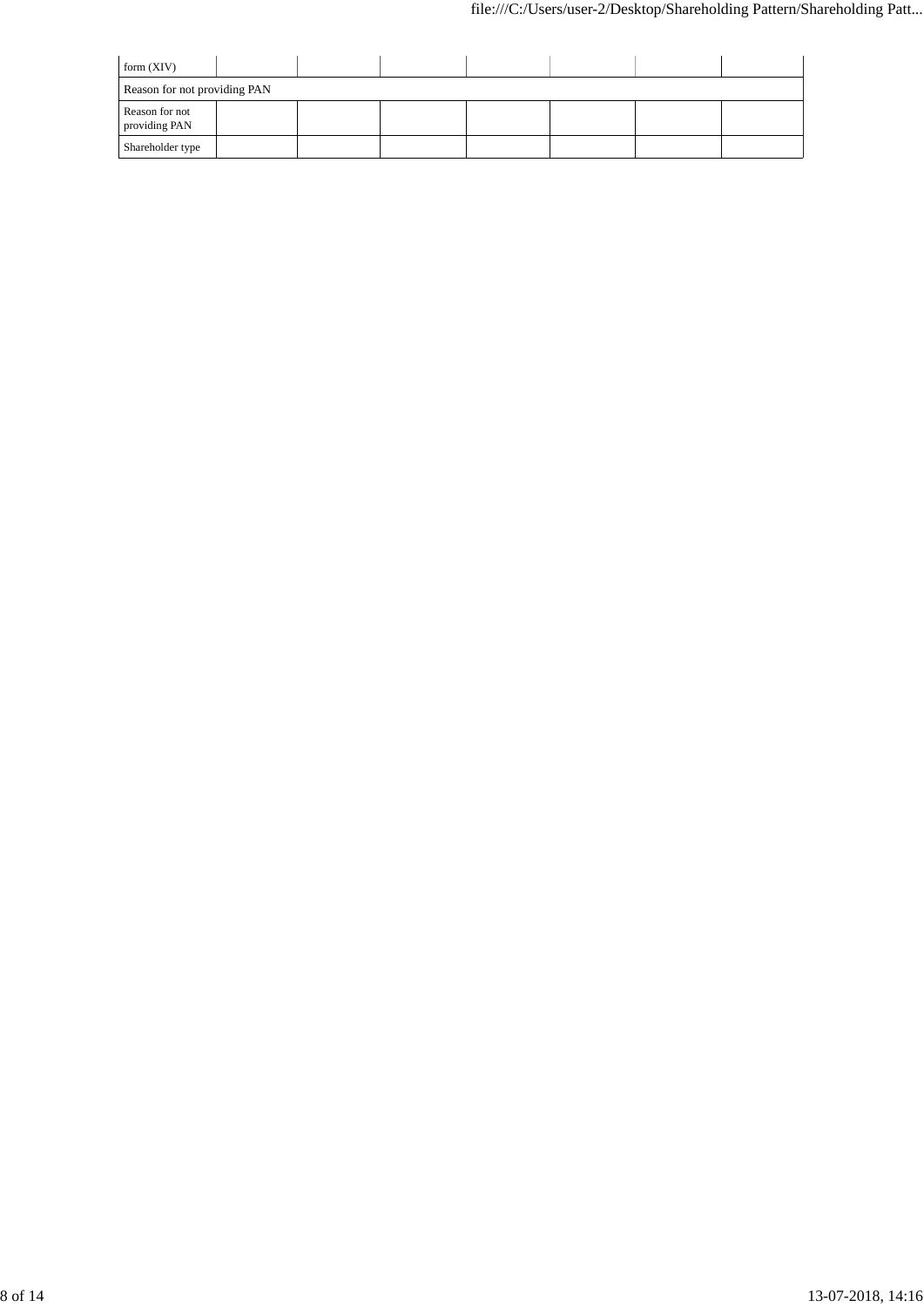|                                                                                                                                                                                            | Individuals/Hindu undivided Family                            |                       |  |  |  |  |  |
|--------------------------------------------------------------------------------------------------------------------------------------------------------------------------------------------|---------------------------------------------------------------|-----------------------|--|--|--|--|--|
| Searial No.                                                                                                                                                                                | $\,$ 8 $\,$                                                   |                       |  |  |  |  |  |
| Name of the<br>Shareholders (I)                                                                                                                                                            | SANGEETA NIRMAL MODI                                          | Click here to go back |  |  |  |  |  |
| PAN $(II)$                                                                                                                                                                                 | ADNPM2410L                                                    | Total                 |  |  |  |  |  |
| No. of fully paid<br>up equity shares<br>held (IV)                                                                                                                                         | 3283624                                                       | 6525912               |  |  |  |  |  |
| No. Of Partly paid-<br>up equity shares<br>held(V)                                                                                                                                         |                                                               |                       |  |  |  |  |  |
| No. Of shares<br>underlying<br>Depository<br>Receipts (VI)                                                                                                                                 |                                                               |                       |  |  |  |  |  |
| Total nos. shares<br>held $(VII) =$<br>$(IV)+(V)+(VI)$                                                                                                                                     | 3283624                                                       | 6525912               |  |  |  |  |  |
| Shareholding as a<br>% of total no. of<br>shares (calculated<br>as per SCRR,<br>1957) (VIII) As a<br>% of $(A+B+C2)$                                                                       | 30.76                                                         | 61.14                 |  |  |  |  |  |
|                                                                                                                                                                                            | Number of Voting Rights held in each class of securities (IX) |                       |  |  |  |  |  |
| Class eg:X                                                                                                                                                                                 | 3283624                                                       | 6525912               |  |  |  |  |  |
| Class eg:y                                                                                                                                                                                 |                                                               |                       |  |  |  |  |  |
| Total                                                                                                                                                                                      | 3283624                                                       | 6525912               |  |  |  |  |  |
| Total as a % of<br><b>Total Voting rights</b>                                                                                                                                              | 30.76                                                         | 61.14                 |  |  |  |  |  |
| No. Of Shares<br>Underlying<br>Outstanding<br>convertible<br>securities $(X)$                                                                                                              |                                                               |                       |  |  |  |  |  |
| No. of Shares<br>Underlying<br>Outstanding<br>Warrants (Xi)                                                                                                                                |                                                               |                       |  |  |  |  |  |
| No. Of Shares<br>Underlying<br>Outstanding<br>convertible<br>securities and No.<br>Of Warrants (Xi)<br>(a)                                                                                 |                                                               |                       |  |  |  |  |  |
| Shareholding, as a<br>% assuming full<br>conversion of<br>convertible<br>securities (as a<br>percentage of<br>diluted share<br>capital) $(XI)=$<br>$(VII)+(Xi)(a)$ As a<br>% of $(A+B+C2)$ | 30.76                                                         | 61.14                 |  |  |  |  |  |
| Number of Locked in shares (XII)                                                                                                                                                           |                                                               |                       |  |  |  |  |  |
| No. $(a)$                                                                                                                                                                                  |                                                               |                       |  |  |  |  |  |
| As a % of total<br>Shares held (b)                                                                                                                                                         |                                                               |                       |  |  |  |  |  |
|                                                                                                                                                                                            | Number of Shares pledged or otherwise encumbered (XIII)       |                       |  |  |  |  |  |
| No. $(a)$                                                                                                                                                                                  |                                                               |                       |  |  |  |  |  |
| As a % of total<br>Shares held (b)                                                                                                                                                         |                                                               |                       |  |  |  |  |  |
| Number of equity<br>shares held in<br>dematerialized<br>form (XIV)                                                                                                                         | 3283624                                                       | 6525912               |  |  |  |  |  |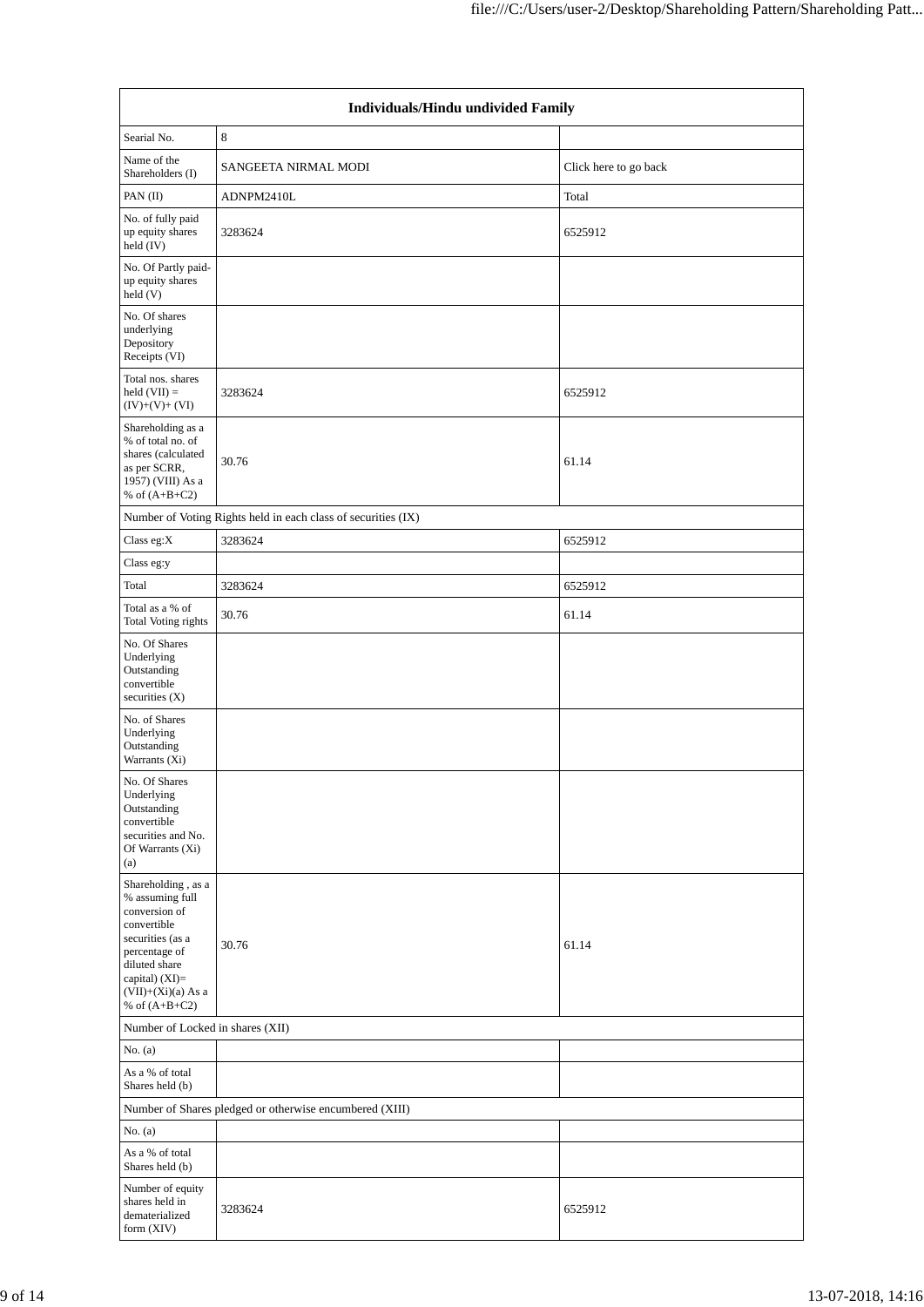| Reason for not providing PAN    |  |  |  |  |  |  |
|---------------------------------|--|--|--|--|--|--|
| Reason for not<br>providing PAN |  |  |  |  |  |  |
| Shareholder type                |  |  |  |  |  |  |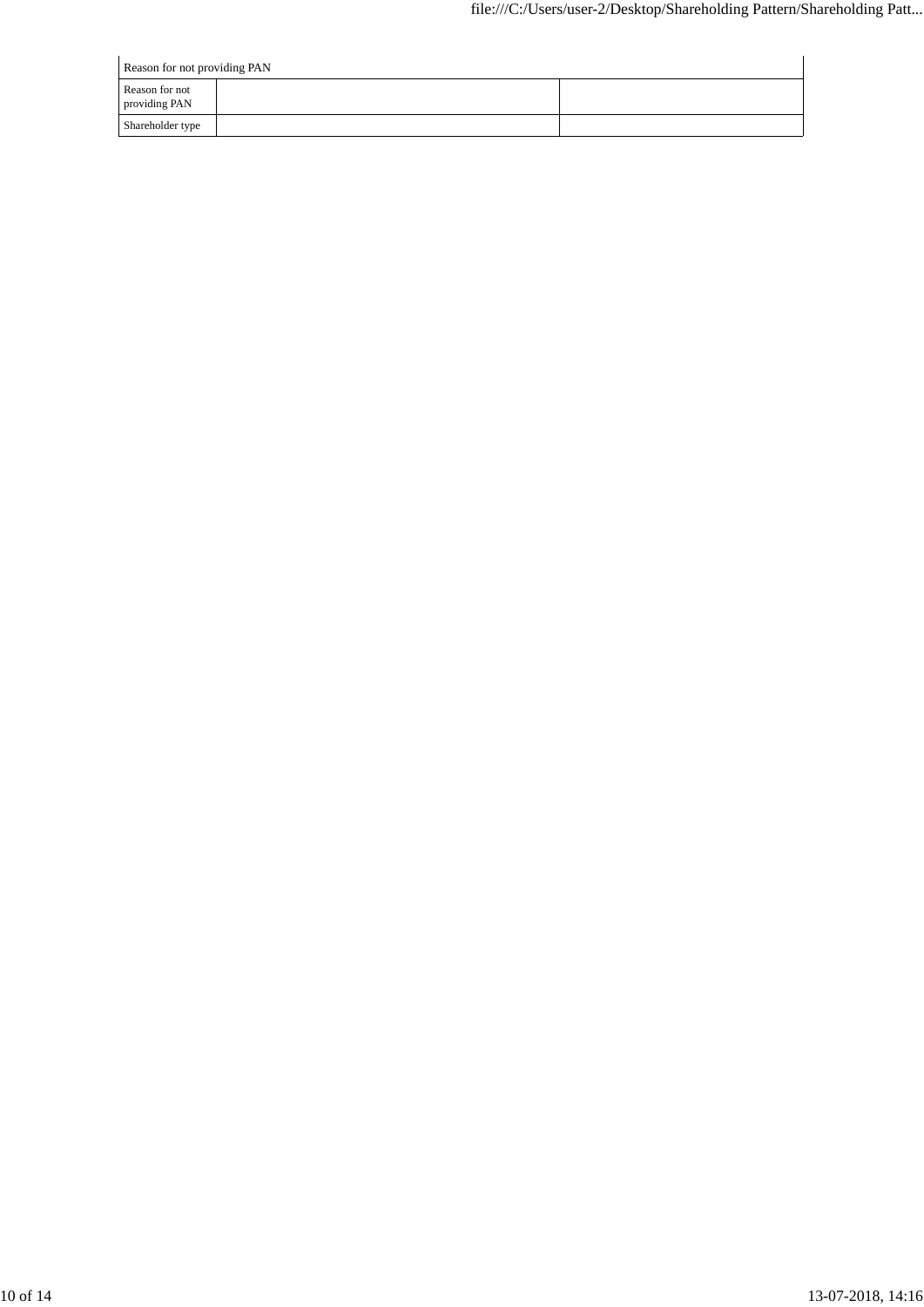|                                                                                                                                                                                           |                                                               | Individuals - ii. Individual shareholders holding nominal share capital in excess of Rs. 2 lakhs. |
|-------------------------------------------------------------------------------------------------------------------------------------------------------------------------------------------|---------------------------------------------------------------|---------------------------------------------------------------------------------------------------|
| Searial No.                                                                                                                                                                               | $\mathbf{1}$                                                  |                                                                                                   |
| Name of the<br>Shareholders (I)                                                                                                                                                           | NEETU MODI                                                    | Click here to go back                                                                             |
| PAN $(II)$                                                                                                                                                                                | APZPM8380F                                                    | Total                                                                                             |
| No. of fully paid<br>up equity shares<br>held (IV)                                                                                                                                        | 258497                                                        | 258497                                                                                            |
| No. Of Partly paid-<br>up equity shares<br>held(V)                                                                                                                                        |                                                               |                                                                                                   |
| No. Of shares<br>underlying<br>Depository<br>Receipts (VI)                                                                                                                                |                                                               |                                                                                                   |
| Total nos. shares<br>$held (VII) =$<br>$(IV)+(V)+(VI)$                                                                                                                                    | 258497                                                        | 258497                                                                                            |
| Shareholding as a<br>% of total no. of<br>shares (calculated<br>as per SCRR,<br>1957) (VIII) As a<br>% of $(A+B+C2)$                                                                      | 2.42                                                          | 2.42                                                                                              |
|                                                                                                                                                                                           | Number of Voting Rights held in each class of securities (IX) |                                                                                                   |
| Class eg: X                                                                                                                                                                               | 258497                                                        | 258497                                                                                            |
| Class eg:y                                                                                                                                                                                |                                                               |                                                                                                   |
| Total                                                                                                                                                                                     | 258497                                                        | 258497                                                                                            |
| Total as a % of<br><b>Total Voting rights</b>                                                                                                                                             | 2.42                                                          | 2.42                                                                                              |
| No. Of Shares<br>Underlying<br>Outstanding<br>convertible<br>securities (X)                                                                                                               |                                                               |                                                                                                   |
| No. of Shares<br>Underlying<br>Outstanding<br>Warrants (Xi)                                                                                                                               |                                                               |                                                                                                   |
| No. Of Shares<br>Underlying<br>Outstanding<br>convertible<br>securities and No.<br>Of Warrants (Xi)<br>(a)                                                                                |                                                               |                                                                                                   |
| Shareholding, as a<br>% assuming full<br>conversion of<br>convertible<br>securities (as a<br>percentage of<br>diluted share<br>capital) $(XI)=$<br>$(VII)+(X)$ As a $\%$<br>of $(A+B+C2)$ | 2.42                                                          | 2.42                                                                                              |
| Number of Locked in shares (XII)                                                                                                                                                          |                                                               |                                                                                                   |
| No. $(a)$<br>As a % of total<br>Shares held (b)                                                                                                                                           |                                                               |                                                                                                   |
| Number of equity<br>shares held in<br>dematerialized<br>form (XIV)                                                                                                                        | 202247                                                        | 202247                                                                                            |
| Reason for not providing PAN                                                                                                                                                              |                                                               |                                                                                                   |
| Reason for not<br>providing PAN                                                                                                                                                           |                                                               |                                                                                                   |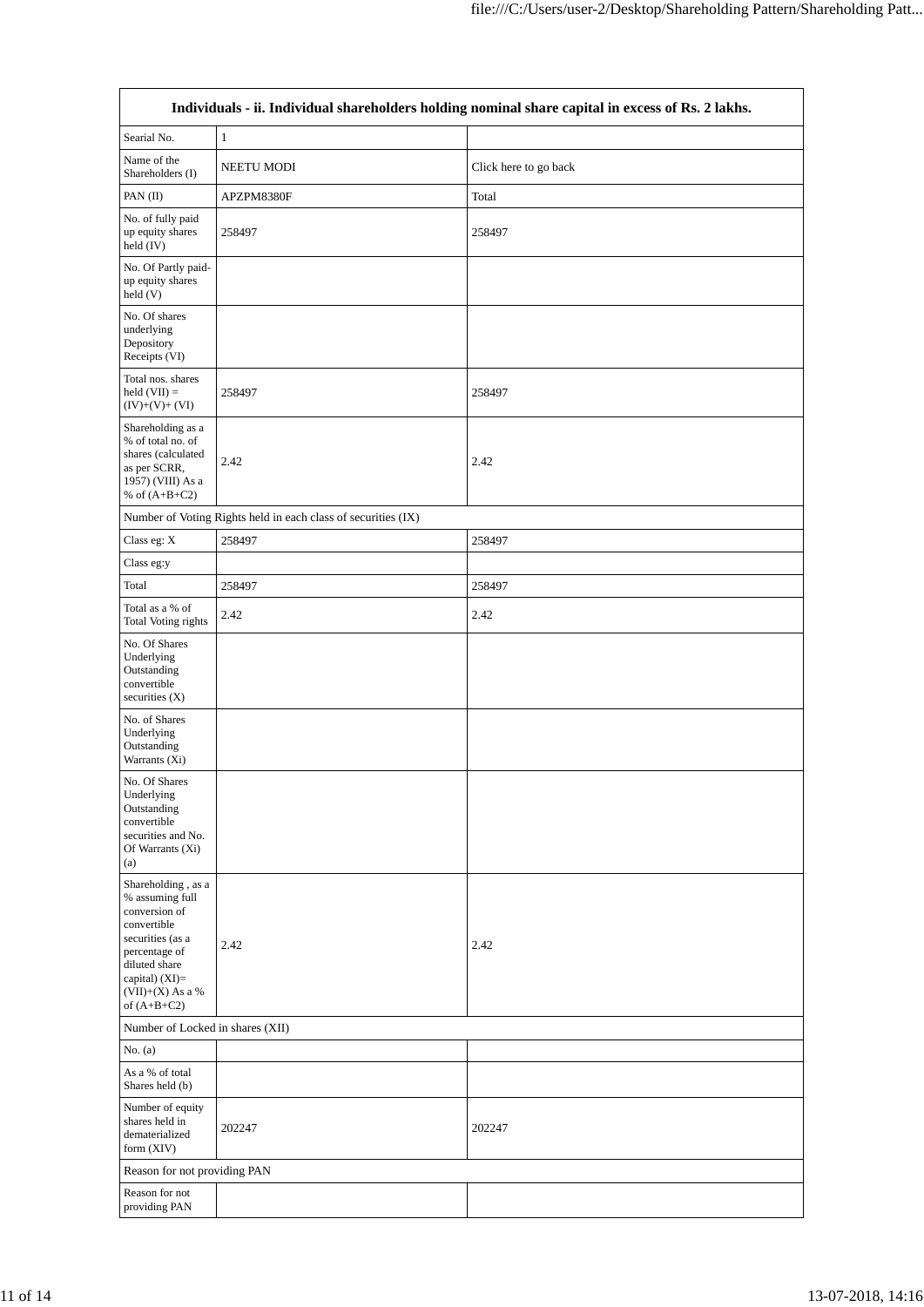| Any Other (specify)                                                                                                                                                                    |                                        |                                        |                       |  |  |  |  |
|----------------------------------------------------------------------------------------------------------------------------------------------------------------------------------------|----------------------------------------|----------------------------------------|-----------------------|--|--|--|--|
| Searial No.                                                                                                                                                                            | $\mathbf{1}$                           | $\overline{c}$                         |                       |  |  |  |  |
| Category                                                                                                                                                                               | <b>Bodies Corporate</b>                | <b>Bodies Corporate</b>                |                       |  |  |  |  |
| Category / More<br>than 1 percentage                                                                                                                                                   | More than 1 percentage of shareholding | More than 1 percentage of shareholding |                       |  |  |  |  |
| Name of the<br>Shareholders (I)                                                                                                                                                        | FLEXIR IMPEX PVT LTD                   | AIM CREDIT CAPITAL PVT LTD             | Click here to go back |  |  |  |  |
| PAN (II)                                                                                                                                                                               | AAACF3674J                             | AACCA2464R                             | Total                 |  |  |  |  |
| No. of the<br>Shareholders (I)                                                                                                                                                         | 1                                      | 1                                      | $\boldsymbol{0}$      |  |  |  |  |
| No. of fully paid<br>up equity shares<br>held (IV)                                                                                                                                     | 696167                                 | 974712                                 | $\mathbf{0}$          |  |  |  |  |
| No. Of Partly paid-<br>up equity shares<br>held(V)                                                                                                                                     |                                        |                                        |                       |  |  |  |  |
| No. Of shares<br>underlying<br>Depository<br>Receipts (VI)                                                                                                                             |                                        |                                        |                       |  |  |  |  |
| Total nos. shares<br>held $(VII) =$<br>$(IV)+(V)+(VI)$                                                                                                                                 | 696167                                 | 974712                                 | $\boldsymbol{0}$      |  |  |  |  |
| Shareholding as a<br>% of total no. of<br>shares (calculated<br>as per SCRR,<br>1957) (VIII) As a<br>% of $(A+B+C2)$                                                                   | 6.52                                   | 9.13                                   | $\boldsymbol{0}$      |  |  |  |  |
| Number of Voting Rights held in each class of securities (IX)                                                                                                                          |                                        |                                        |                       |  |  |  |  |
| Class eg: X                                                                                                                                                                            | 696167                                 | 974712                                 | $\boldsymbol{0}$      |  |  |  |  |
| Class eg:y                                                                                                                                                                             |                                        |                                        |                       |  |  |  |  |
| Total                                                                                                                                                                                  | 696167                                 | 974712                                 | $\mathbf{0}$          |  |  |  |  |
| Total as a % of<br>Total Voting rights                                                                                                                                                 | 6.52                                   | 9.13                                   | $\boldsymbol{0}$      |  |  |  |  |
| No. Of Shares<br>Underlying<br>Outstanding<br>convertible<br>securities $(X)$                                                                                                          |                                        |                                        |                       |  |  |  |  |
| No. of Shares<br>Underlying<br>Outstanding<br>Warrants (Xi)                                                                                                                            |                                        |                                        |                       |  |  |  |  |
| No. Of Shares<br>Underlying<br>Outstanding<br>convertible<br>securities and No.<br>Of Warrants (Xi)<br>(a)                                                                             |                                        |                                        |                       |  |  |  |  |
| Shareholding, as a<br>% assuming full<br>conversion of<br>convertible<br>securities (as a<br>percentage of<br>diluted share<br>capital) $(XI)=$<br>$(VII)+(X)$ As a %<br>of $(A+B+C2)$ | 6.52                                   | 9.13                                   | $\boldsymbol{0}$      |  |  |  |  |
| Number of Locked in shares (XII)                                                                                                                                                       |                                        |                                        |                       |  |  |  |  |
| No. $(a)$                                                                                                                                                                              |                                        |                                        |                       |  |  |  |  |
| As a % of total<br>Shares held (b)                                                                                                                                                     |                                        |                                        |                       |  |  |  |  |
| Number of equity<br>shares held in<br>dematerialized                                                                                                                                   | 696167                                 | 974712                                 | $\mathbf{0}$          |  |  |  |  |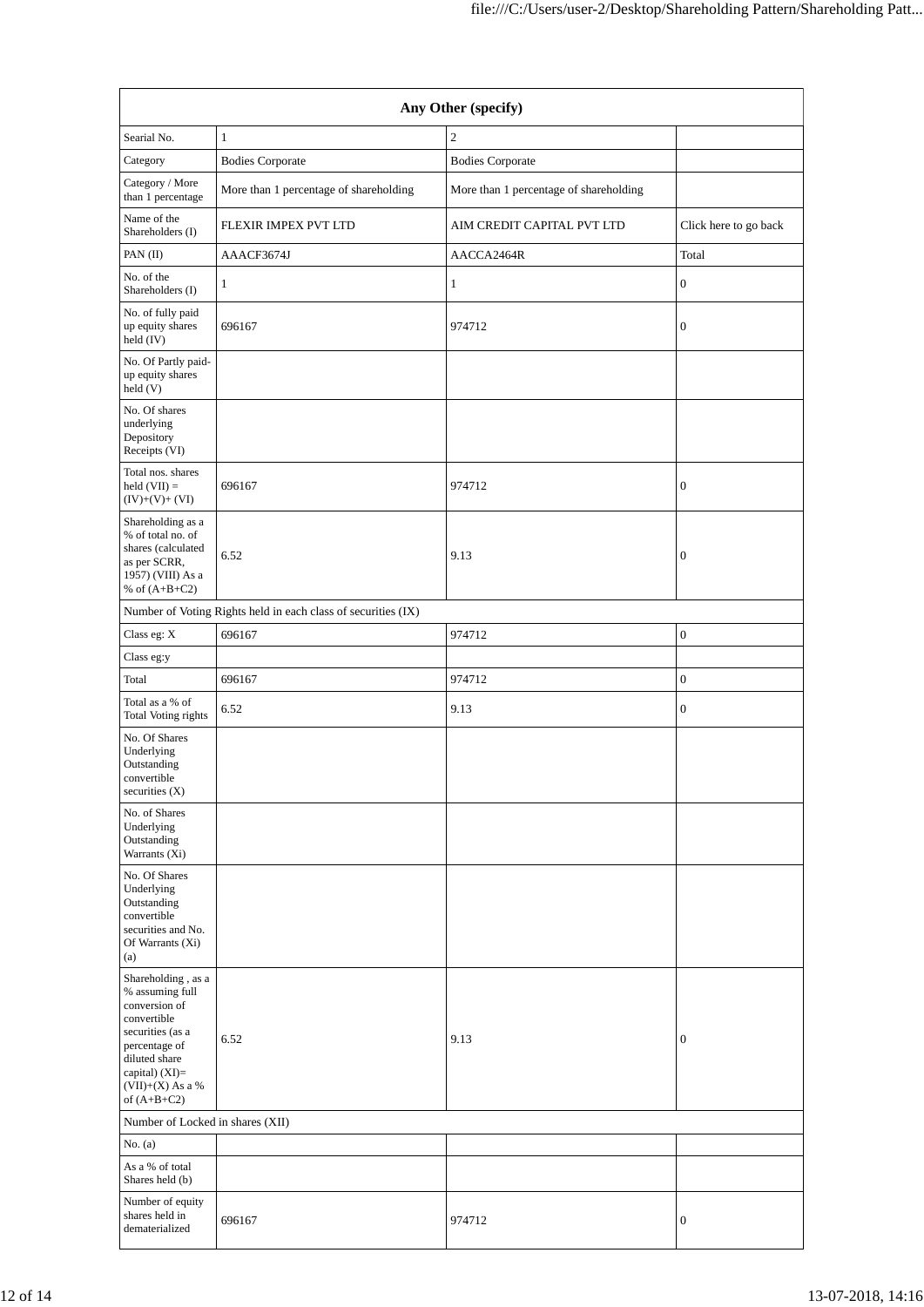| form $(XIV)$                    |  |  |  |
|---------------------------------|--|--|--|
| Reason for not providing PAN    |  |  |  |
| Reason for not<br>providing PAN |  |  |  |